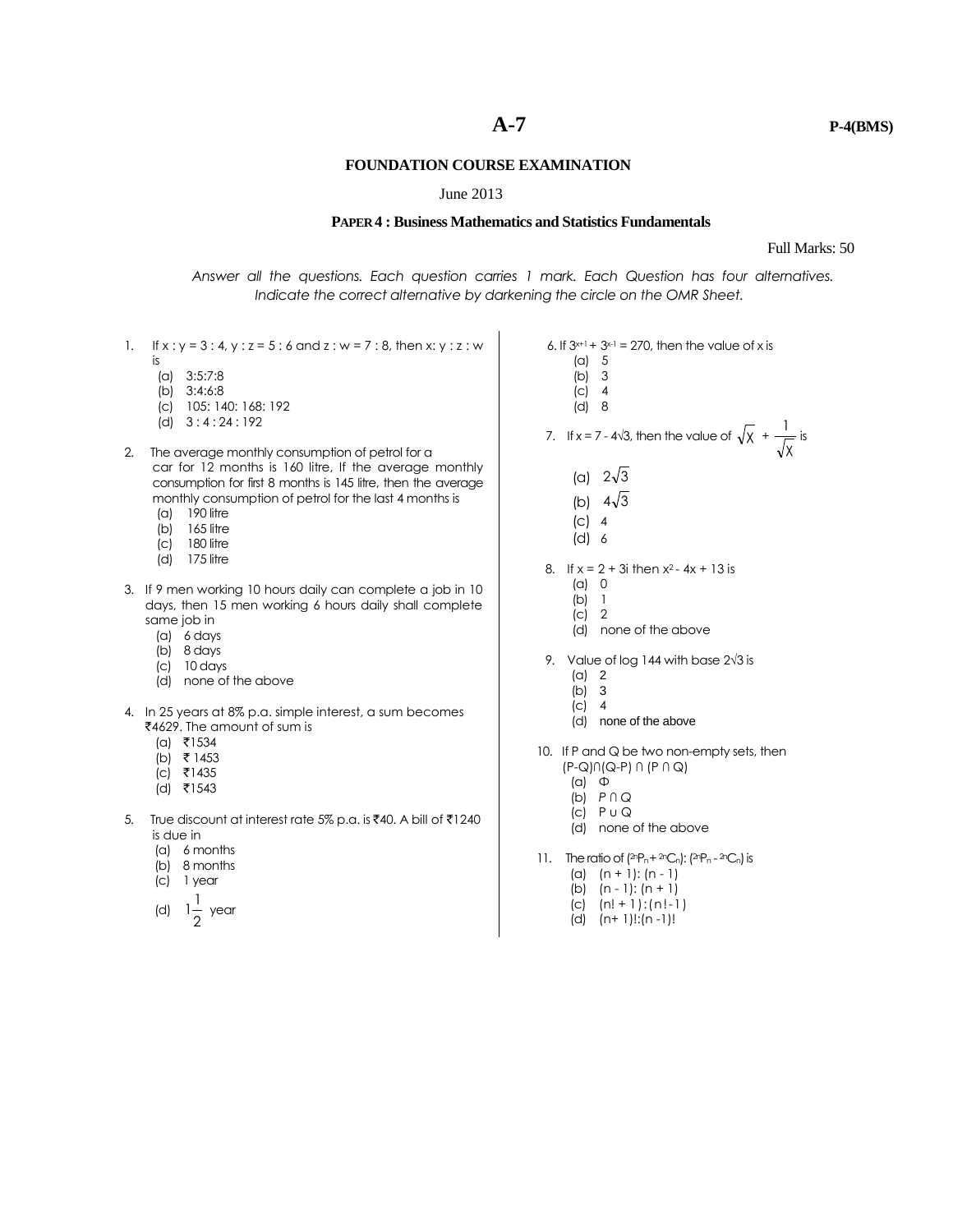- 12. A quantity *p* varies directly as *t* and another quantity *q* varies inversely as *t*. When  $t = 2$ ,  $p + q = 1$  and when  $t = 3$ ,  $p + q =$ 8. When  $t = 4$ ,  $p + q =$ 
	- (a) 8.5
	- (b) 9
	- (c) 9.5
	- (d) 8
- 13. If *p* and *q* be respectively two statements "he is tall" and "he is intelligent" then the symbolic form of the statement "it is not true that he is short or dull" is
	- (a)  $\sim p \wedge \sim q$
	- (b)  $\sim$  ( $\sim$  p  $\sim$  q)
	- (c)  $\sim$  ( $\sim$  p  $\sim$   $\sim$  q)
	- (d)  $\sim$  (p<sub>v</sub> $\sim$ q)
- 14. The area of the triangle with sides of 9 cm, 12 cm and 15 cm is
	- (a) 50 sq cm
	- (b) 54 sq cm
	- (c) 56 sq cm
	- (d) none of the above
- 15. Sum of all interior angles of a decagon is
	- (a) 1200°
	- (b) 1300°
	- (c) 1400°
	- (d) none of the above
- 16. The circumference of the base of a cylinder is 66 cm. If the volume of the cylinder be 3465 cu cm, then the height of the cylinder is
	- (a) 10 cm
	- (b) 10.5 cm
	- (c) 11 cm
	- (d) 12.5 cm
- 17. Base of a right prism is an equilateral triangle of side 4 cm. If the volume of the prism is 60√3 cu cm, then its height is
	- (a) 20 cm
	- $(b)$  12 cm
	- (c) 18 cm
	- (d) 15 cm
- 18. Three solid spherical balls of diameters 10, 8 and 6 cm respectively are melted into one solid ball. Its diameter is
	- (a) 11 cm
	- (b) 12 cm
	- (c) 10 cm
	- (d) 13 cm
- 19. Diameter of the base of a conical tent is 14 metre and its height is 9 metre. Its volume is
	- (a) 450 cu metre
	- (b) 460 cu metre
	- (c) 470 cu metre
	- (d) none of the above
- 20. A right pyramid of height 4 cm stands on a square base of side 3 cm. Its volume is
	- (a) 10 cu cm
	- (b) 12 cu cm
	- (c) 14 cu cm
	- (d) none of the above
- 21. The perimeter of a rhombus is 64 cm and one of the diagonals is 20 cm. The area of the rhombus is
	- (a) 80√39sq cm
	-
	- (b) 20√39sqcm (c) 40√39sqcm
	- (d) 39√40 sq cm
- 22. If the point R divides the line segment joining (6, 3) and (9, 12) internally in the ratio 2:1, then R is
	- (a) (5,6)
	- (b) (6,7)
	- $(C)$   $(7, 8)$
	- (d) none of the above
- 23. The perpendicular distance of the point  $\left(\begin{array}{c} 0 \ 2 \end{array}, -\frac{3}{2} \end{array}\right)$  $\frac{3}{2}$ ,  $-\frac{5}{2}$  $\frac{3}{2}, -\frac{5}{2}$  ) from
	- the line  $2x y = 3$  is

(a) 
$$
\frac{2}{\sqrt{5}}
$$
 units  
\n(b)  $\sqrt{5}$  units  
\n(c)  $\frac{1}{2}$  units  
\n(d)  $\frac{\sqrt{5}}{2}$  units

- 24. If the centre of the cricle  $x^2 + y^2 + 6x 3by + 2 = 0$ 
	- be (-3, 6), then the value of *b* is
	- (a) 3
	- (b) 4
	- $|C| -3$
	- (d) -4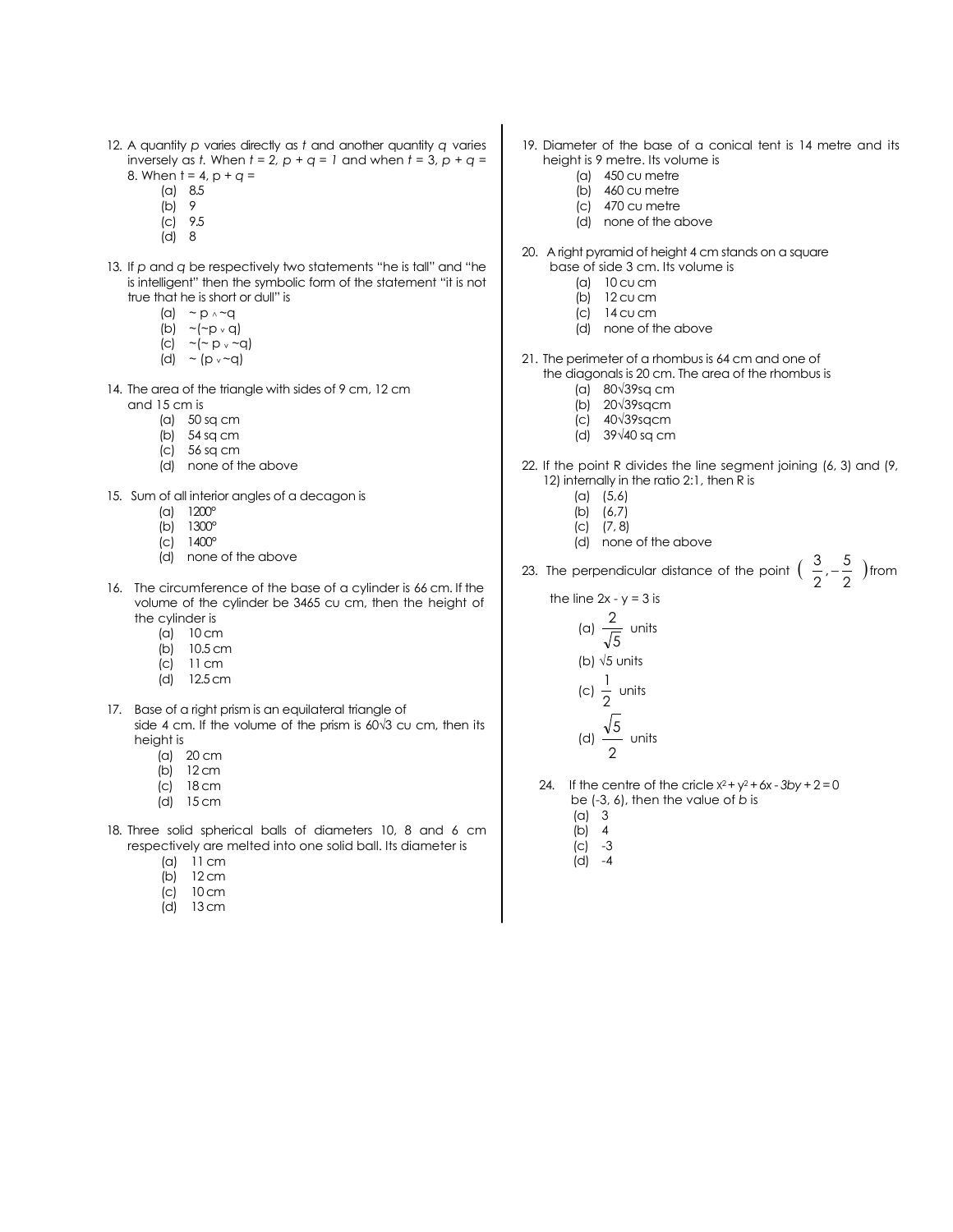25. The eccentricity of an ellipse is  $\frac{1}{2}$ 3 units and major axis is 12 units. The minor axis is (a) 4 units (b) 2 units (c) 6 units (d) 2√3 units 26. The vertex of the parabola  $x^2 + 8x + 12y + 4 = 0$  is  $(a)$   $(-4,1)$  $(b)$   $(4, -1)$ (c) (-4,-1) (d) none of the above 27.  $\frac{x + \log(1 + x)}{x} =$ - $+log(1 +$  $\rightarrow 0$  e<sup>x</sup> -1  $x + log(1 + x)$  $x \rightarrow 0$ lim (a) 1  $(b)$  4 (c) 1.5 (d) none of the above 28. If  $f(x) = \frac{3x+2}{2x+3}$  $3x + 2$  $^{+}$  $+2/3$  , then f(- x)f(  $-\frac{1}{x}$  $\frac{1}{1}$  ) is (a) -1 (b) 1 (c) 3 2 (d)  $\frac{1}{2}$ 3 29. The derivative of  $\sqrt{x}$  with respect to log x is  $(a) \sqrt{x}$ (b) 2√x (c) X (d) **2 x** 30. A firm produces *x* units of output per week at a total cost 1 x <sup>3</sup> - 7x <sup>2</sup> + 45x. The level of output at which the 32. If  $u = x^3 - 2y^3 + 3x^2y$ , then  $x \frac{\partial u}{\partial x} + y \frac{\partial v}{\partial y}$  $\frac{\partial U}{\partial x} + y \frac{\partial}{\partial y}$  $\frac{\partial U}{\partial x} + y \frac{\partial U}{\partial y}$  is (a) 3 (b) u (c) 3u  $\overrightarrow{d}$  2u 33.  $\int \frac{6}{1} dx$ log2  $0 e^{X} + 1$  $\int \frac{e^{x}}{x}$  $^{+}$ = (a) log4 (b) 3 log 2 (c)  $log(\frac{\pi}{3})$  $\frac{2}{2}$ (d)  $log(\frac{1}{2})$  $\frac{3}{2}$ 34. The algebraic sum of deviations of 10 observations from the constant C is -14 and the A.M. of the observations is 7.6. The value of C is (a) 8  $(b) 6$ <br>(c) 9  $(C)$ (d) 5 35. If the H.M. of 4, *x* and 6 be 6, the value of *x* is (a) 8 (b) 12 (c) 10 (d) 6 36. A.M. and G.M. of two numbers are 10 and 6 respectively. The numbers are (a) 2 and 18 (b) 3 and 17 (c) 4 and 9

- (d) none of the above
- 37. Heights (in cm) of 8 boys are: 70, 74, 70, 73, 72, 70, 74 and 70. The median is

 $\frac{U}{X} + y \frac{\partial U}{\partial y}$ u

 $\partial$ 

- (a) 70 cm
- (b) 71 cm
- (c) 72 cm
- (d) none of the above

38. If 
$$
\sum_{i=1}^{4} x_i = 32
$$
 and  $\sum_{i=1}^{4} (x_i - 3)^2 = 120$ , then  $\sum_{i=1}^{4} x_i^2$  is  
\n(a) 276  
\n(b) 303  
\n(c) 108  
\n(d) none of the above

of  $\overline{3}$ marginal cost attains the minimum is (a) 5 units

- 
- (b) 7 units
- (c) 9 units (d) none of the above
- 31. If y =  $x^3 9x^2 + x 2$ , then the value of x for which  $\frac{d}{dx}$  $\frac{d^2y}{2}$  = 12 is
	- (a) 3
	- $(b) 6$
	- (c) 5
	- (d) 1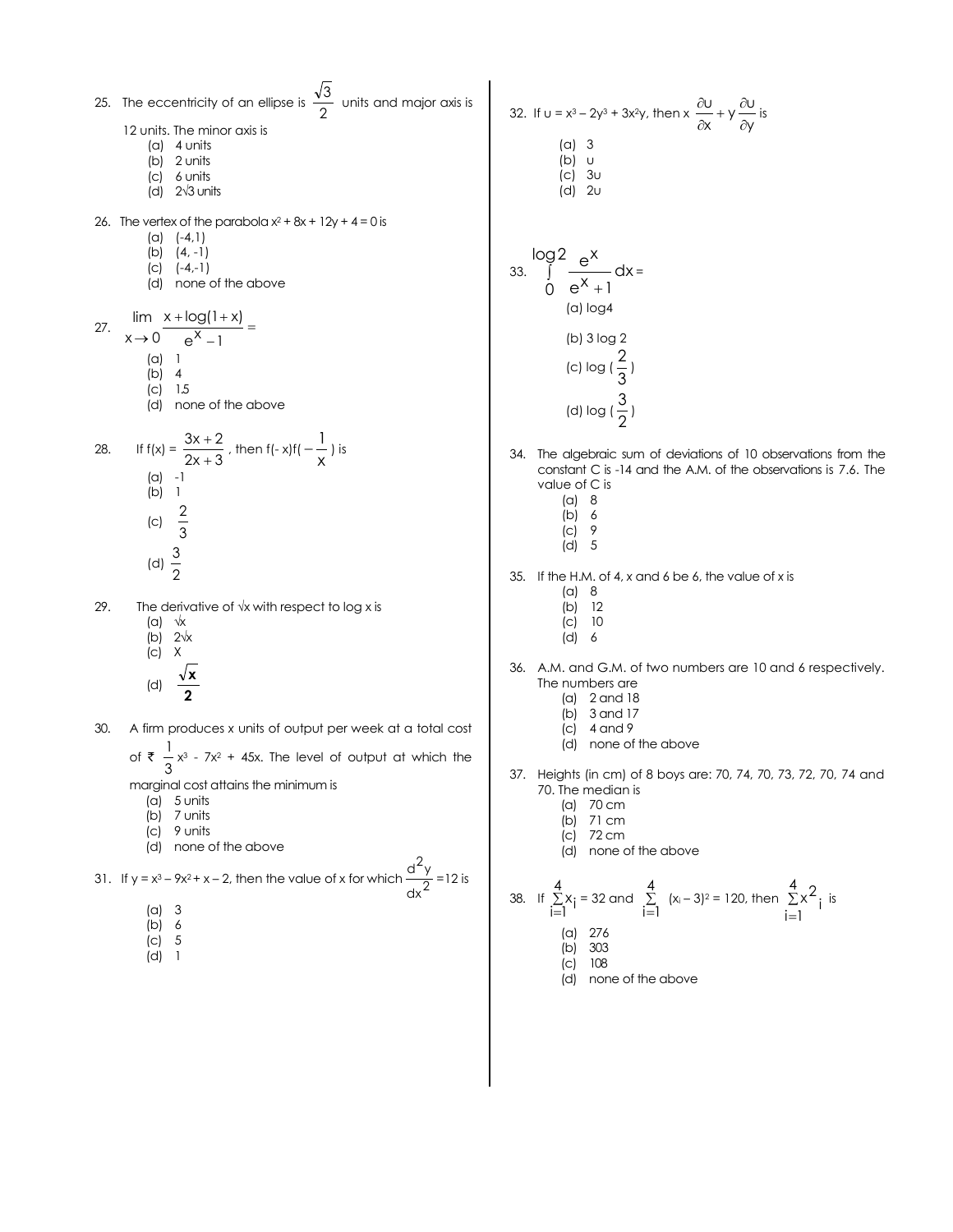- 39. Relation between two variables x and y is  $3x -y +11 = 0$ . If the median of y be 14, the median of x is
	- (a) 1
	- (b) 2
	- (c) 3 (d) none of the above
- 40. The sum of 11 observations is 231 and mode is 18. The median of the observations is
	- (a) 20
	- (b) 16
	- (c) 12
	- (d) none of the above

41. A.M. of n observations  $x_1, x_2, ..., x_n$  is 15 and  $\sum$  $=$ n  $\sum_{i=1}$   $(x_i - 9) = 72.$ 

The value of n is

- (a) 12
- (b) 16
- (c) 21
- (d) none of the above
- 42. The means of two groups of *n* and 12 observations are 33 and 40 respectively and the combined group mean is 36. The value of n is
	- (a) 10
	- $(b)$  18<br>(c) 14
	- $|C|$ (d) 16
	-
- 43. If 3u = *2x* and the H.M. of *x* is 0.09, the H.M. of *u* is
	- (a) 0.03
	- (b) 0.04
	- (c) 0.06
	- (d) none of the above
- 44. Daily wages (in ₹ )of 5 workers are 90, 100, 70, 140 and 150. When the highest wage earner is absent on a particular day, the percentage change in range is
	- (a) 10.5
	- (b) 12.5
	- (c) 14.3
	- (d) none of the above
- 45. If  $\Sigma$  $=$ 10 i–l<sup>^i</sup><br>i=l  $X_i = 120$  and  $\Sigma$  $=$  $\sum_{i=1}^{10} x_i^2$  $x_i^2$  =1690, the standard deviation is
	- (a) 4 (b) 5
	- (c) 6
	- (d) 8
- 46. The relation between two variables x and y is  $2x + 5y =$ 15. If the mean deviation of x about its mean 5 be 4, the mean deviation of y about its mean, is
	- (a) 1.4
	- $(b)$  1.8
	- $\overline{c}$  1.2
	- (d) 1.6
- 47. The cost of manufacturing an article is  $\bar{\tau}$  180 and it is represented in a pie chart. If electricity cost is given by 100°, the sum spent on other heads is
	- $(a)$  ₹ 130
	- (b) ₹ 140
	- $(c)$  ₹ 150
	- (d) none of the above
- 48. 50 workers in a plant earn  $\bar{\tau}$  25,000 monthly with variance of wage distribution as 100. The coefficient of variation for plant is
	- (a) 1%
	- (b) 2%
	- (c) 2.5%
	- (d) none of the above
- 49. For a moderately skewed distribution, mean = 20, coefficient of skewness = 0.25 and coefficient of variation is 20%. The mode is
	- (a) 19
	- (b) 17
	- $|c|$  12
	- (d) 15
- 50. For a shoe-maker, which one of the following measures is most suitable to decide on the shoe sizes to manufacture?
	- (a) Median
	- (b) Arithmetic mean
	- (c) Mode
	- (d) Geometric mean